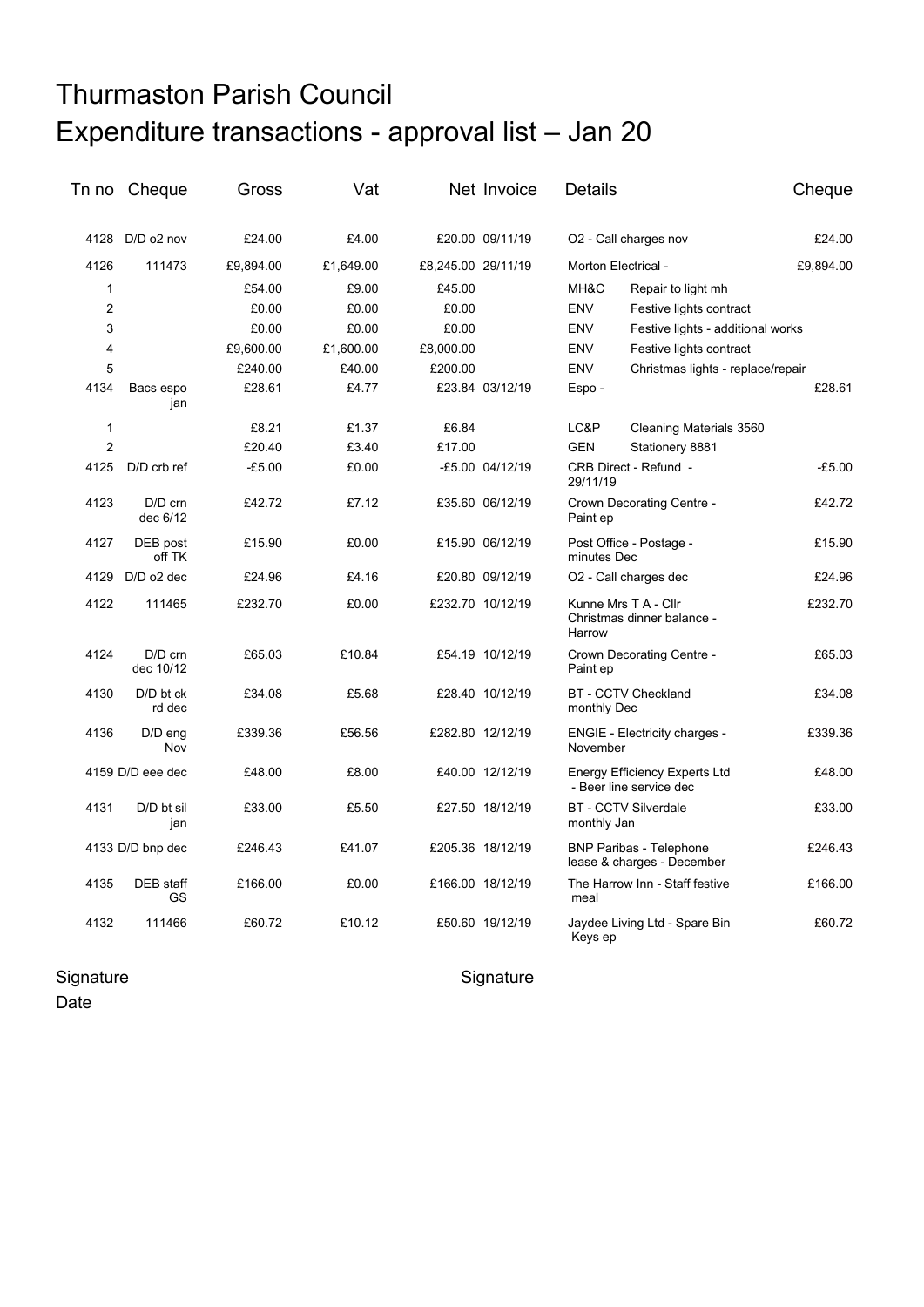## Thurmaston Parish Council Expenditure transactions - approval list – Jan 20 Tn no Cheque Gross Vat Net InvoiceDetails Cheque

| 4137      | D/D barbk<br>nov       | £13.49    | £0.00   |                    | £13.49 19/12/19  | Barclays Bank - Bank<br><b>Charges November</b>                     | £13.49    |
|-----------|------------------------|-----------|---------|--------------------|------------------|---------------------------------------------------------------------|-----------|
| 4145      | 111468                 | £90.00    | £0.00   |                    | £90.00 19/12/19  | Rostock - Stock Audit dec                                           | £90.00    |
| 4148      | 111470                 | £310.29   | £0.00   |                    | £310.29 23/12/19 | S R Sandham - Re-attached<br>drape wire ep                          | £310.29   |
| 4149      | D/D BT<br>pho dec      | £91.80    | £15.30  |                    | £76.50 27/12/19  | BT - Telephone charges<br>december                                  | £91.80    |
| 4120      | D/D omni<br>jan        | £22.74    | £0.00   |                    | £22.74 30/12/19  | Omni - Phone contract Jan                                           | £22.74    |
| 4142      | DEB cost<br>mem GS     | £168.00   | £0.00   |                    | £168.00 30/12/19 | Costco Wholesale -<br>Membership Renewal                            | £168.00   |
| 4154      | D/D crb err<br>dec     | £5.00     | £0.00   |                    | £5.00 30/12/19   | CRB Direct - Error 30/12/19                                         | £5.00     |
| 4140      | 111467                 | £2,340.00 | £390.00 | £1,950.00 31/12/19 |                  | Bellinger Design - Cemetery<br>Layout Plan                          | £2,340.00 |
|           | 4141 D/D boc dec       | £24.96    | £4.16   |                    | £20.80 31/12/19  | BOC Ltd - Gas - December                                            | £24.96    |
| 4146      | 111469                 | £59.98    | £0.00   |                    | £59.98 31/12/19  | Derrys Nurseries - Plants mh                                        | £59.98    |
| 4156      | Bacs payro<br>nov      | £60.00    | £10.00  |                    | £50.00 31/12/19  | Payroll Connect Ltd - Payroll<br>services November                  | £60.00    |
| 4163      | D/D bar cd<br>dec      | £60.85    | £6.60   |                    | £54.25 31/12/19  | Barclaycard - Card payment<br>charges - Dec                         | £60.85    |
| 4116      | D/D cbc ep<br>jan      | £427.00   | £0.00   |                    | £427.00 01/01/20 | CBC - Charnwood Borough<br>Council - Non domestic rate -<br>ep jan  | £427.00   |
| 4117      | D/D cbc jpf<br>jan     | £432.00   | £0.00   |                    | £432.00 01/01/20 | CBC - Charnwood Borough<br>Council - Non domestic rate -<br>jpf jan | £432.00   |
| 4118      | $D/D$ cbc<br>cem jan   | £134.00   | £0.00   |                    | £134.00 01/01/20 | CBC - Charnwood Borough<br>Council - Non domestic rate -<br>cem jan | £134.00   |
| 4119      | $D/D$ cbc<br>mh jan    | £250.00   | £0.00   |                    | £250.00 01/01/20 | CBC - Charnwood Borough<br>Council - Non domestic rate -<br>mh jan  | £250.00   |
| 4151      | D/D lex jan            | £17.99    | £3.00   |                    | £14.99 01/01/20  | Local Exposure - Go<br>Cardless - google maps -<br>january          | £17.99    |
|           | 4152 D/D paytek<br>jan | £43.20    | £7.20   |                    | £36.00 01/01/20  | Paytek Admin Services Ltd -<br>Card Charges - January               | £43.20    |
| 4138      | D/D asd<br>490353      | £944.33   | £157.39 |                    | £786.94 02/01/20 | Asd Wholesale Ltd - Bar<br>Stock 490353                             | £944.33   |
|           | 4143 D/D evfl Jan      | £81.94    | £0.00   |                    | £81.94 02/01/20  | Everflow Ltd - Water charges<br>- January                           | £81.94    |
| 4144      | $D/D$ bgl<br>dec       | £10.22    | £0.49   |                    | £9.73 02/01/20   | <b>British Gas Lite - Electricity</b><br>charges - December         | £10.22    |
| Signature |                        |           |         |                    | Signature        |                                                                     |           |

Date